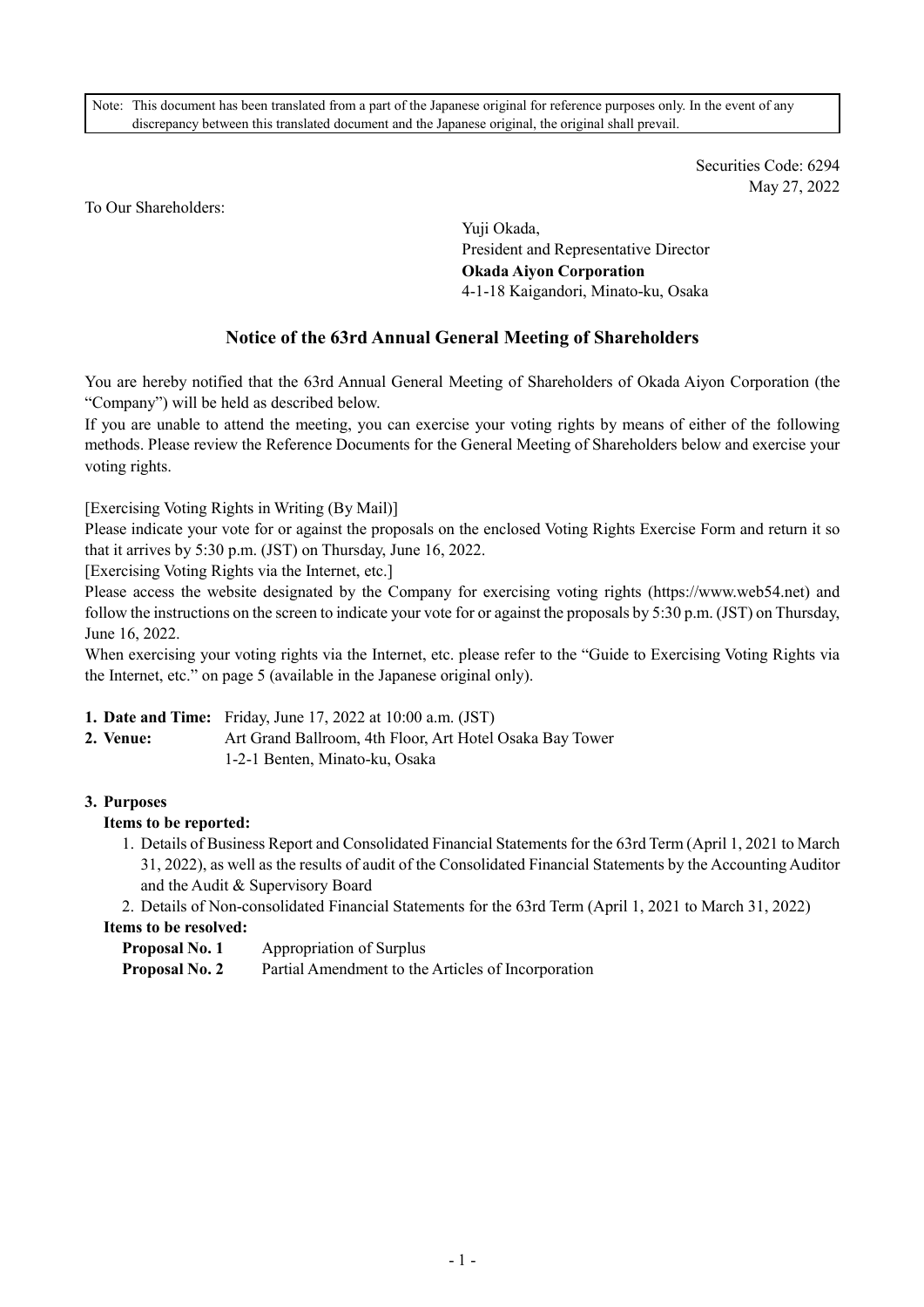#### **4. Guide to Exercising Voting Rights, etc.**

- When attending the meeting, please submit the enclosed Voting Rights Exercise Form at the reception desk.
- Of the documents to be provided in this notice, the following items are posted on the Company's website on the Internet, pursuant to laws and regulations and the provisions of Article 16 of the Articles of Incorporation.
	- (1) Notes to Consolidated Financial Statements
	- (2) Notes to Non-consolidated Financial Statements

These items are included in the Consolidated Financial Statements and Non-consolidated Financial Statements audited by the Audit & Supervisory Board Members and the Accounting Auditor in the preparation of the Audit Report.

- Should the Reference Documents for the General Meeting of Shareholders, Business Report, Nonconsolidated Financial Statements and Consolidated Financial Statements require revisions, the revised versions will be posted on the Company's website.

The Company's website:<https://www.aiyon.co.jp/> (available in the Japanese version only)

- Reception is scheduled to open at 9 a.m. (JST) on the day of the meeting.
- **We will refrain from giving out souvenirs in light of fairness between shareholders who attend the meeting and those who have difficulty in attending the meeting and other factors. We ask for your understanding in this matter.**
- **There is a concern about the spread of COVID-19. We are taking the following infection-prevention measures and ask for your understanding and cooperation.**

**(Measures to be taken by the Company)**

- **- Speakers and administrative staff of the general meeting of shareholders will wear face masks.**
- **- Alcohol disinfectants will be provided near the venue entrance.**

**- The general meeting of shareholders will proceed more smoothly than usual.**

**- The seats for shareholders will be placed further away from those for officers than usual, leaving space between them.**

**- Beverages will not be provided from the perspective of preventing infection.**

**Requests to shareholders**

**- Shareholders attending the meeting will be asked for their cooperation in wearing face masks, using alcohol disinfectants and taking other infection-prevention measures.**

- **- To avoid infection risk, we recommend that you refrain from attending the general meeting of**
- **shareholders this year and exercise your voting rights in writing (by mail) or via the Internet, etc.**

**Especially, elderly people, those with an underlying illness and pregnant women, who are thought to be significantly affected by infection, are asked to make a careful decision.**

**- Please note that shareholders attending the meeting who appear unwell may be talked to by administrative staff.**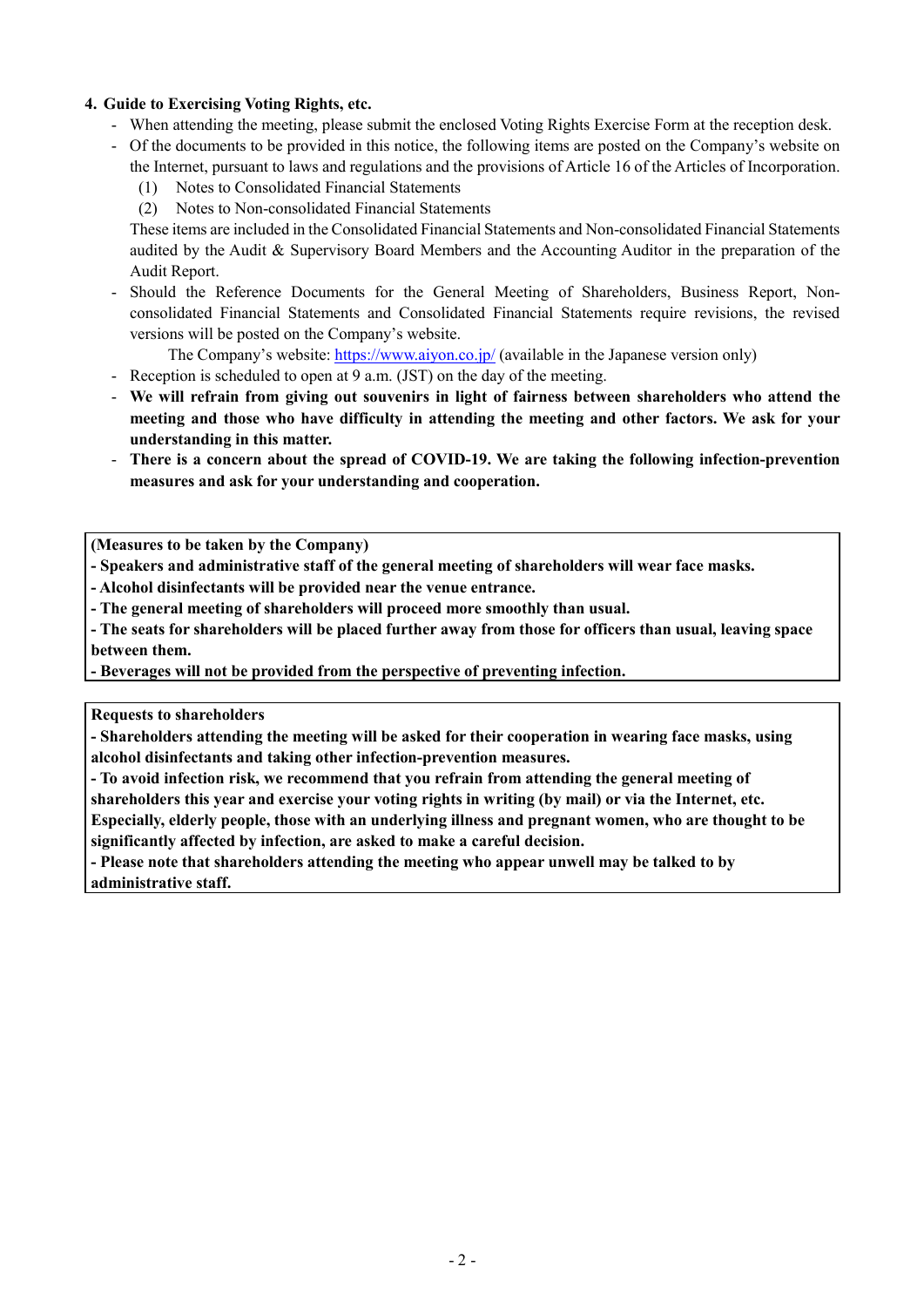### **Reference Documents for the General Meeting of Shareholders**

#### **Proposal No. 1** Appropriation of Surplus

Taking into account the business performance of the fiscal year and future business development, the Company proposes to appropriate surplus as follows:

Year-end dividends

- (1) Type of dividend property To be paid in cash.
- (2) Allotment of dividend property and aggregate amount thereof The Company proposes to pay a dividend of ¥32 per common share of the Company. In this event, the total dividends will be ¥256,524,320.
- (3) Effective date of dividends of surplus The effective date of dividends will be June 20, 2022.

(While the Company has an interim dividend system, it currently pays only year-end dividends.)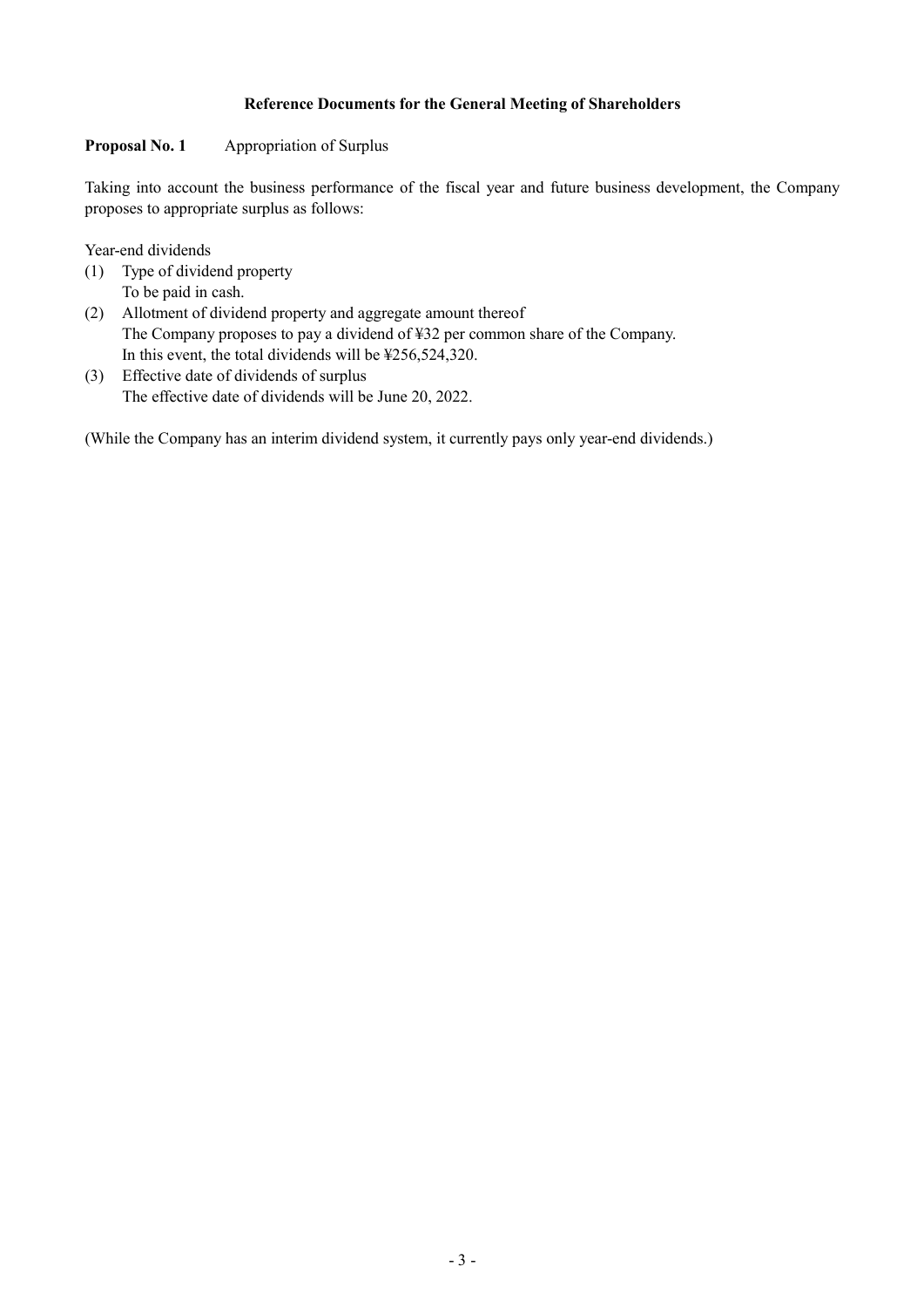## **Proposal No. 2** Partial Amendment to the Articles of Incorporation

1. Reasons for the Proposal

In connection with the scheduled enforcement of revised provisions provided for in the proviso to Article 1 of the Supplementary Provisions of the Act Partially Amending the Companies Act (Act No. 70 of 2019) on September 1, 2022, the system for providing informational materials for the general meeting of shareholders in electronic format will be introduced. The Company therefore proposes to make the following changes to the Articles of Incorporation.

- (1) Given the requirement to stipulate that the Company shall take measures for providing information that constitutes the content of reference documents for the general meeting of shareholders, etc., in electronic format in the Articles of Incorporation, Article 16 (Measures for Provision in Electronic Format, Etc.), paragraph 1 in "Proposed amendments" will be newly established.
- (2) Among items for which the measures for provision in electronic format will be taken with respect to information that constitutes the content of reference documents for the general meeting of shareholders, etc., in order to limit the scope of the items to be stated in the paper-based documents, to be delivered to shareholders who requested the delivery of paper-based documents, to the scope designated by the Ministry of Justice Order, Article 16 (Measures for Provision in Electronic Format, Etc.), paragraph 2 in "Proposed amendments" will be newly established.
- (3) Since Article 16 (Internet Disclosure of Reference Documents, Etc.) of the current Articles of Incorporation will no longer be required when the system for providing informational materials for the general meeting of shareholders in electronic format is introduced, it will be deleted.
- (4) Supplementary provisions pertaining to the effectiveness of the aforementioned new establishment and deletion of provisions will be established. These Supplementary Provisions shall be deleted after the effective date has lapsed.

(The amended parts are underlined.)

2. Details of the Amendment The details of the amendment are as follows:

|                                                                 | The amended parts are undermied.                                 |  |
|-----------------------------------------------------------------|------------------------------------------------------------------|--|
| <b>Current Articles of Incorporation</b>                        | Proposed amendments                                              |  |
| (Internet Disclosure of Reference Documents, Etc.)              |                                                                  |  |
| Article 16.                                                     | (Deleted)                                                        |  |
| The Company may disclose information that is to be stated or    |                                                                  |  |
| presented in the reference documents for the general meeting of |                                                                  |  |
| shareholders, financial statements and consolidated financial   |                                                                  |  |
| statements, and business report through the Internet in         |                                                                  |  |
| accordance with the provisions prescribed by the Ministry of    |                                                                  |  |
| Justice Order.                                                  |                                                                  |  |
|                                                                 | (Measures for Provision in Electronic Format, Etc.)              |  |
|                                                                 | Article 16.                                                      |  |
| (Newly established)                                             | When the Company convenes a general meeting of<br>1.             |  |
|                                                                 | shareholders, it shall take measures for providing               |  |
|                                                                 | information that constitutes the content of reference            |  |
|                                                                 | documents for the general meeting of shareholders, etc., in      |  |
|                                                                 | electronic format.                                               |  |
|                                                                 | Among items for which the measures for provision in<br>2.        |  |
|                                                                 | electronic format will be taken, the Company is not              |  |
|                                                                 | required to state all or some of those items designated by       |  |
|                                                                 | the Ministry of Justice Order in the paper-based                 |  |
|                                                                 | documents to be delivered to shareholders who requested          |  |
|                                                                 | the delivery of paper-based documents by the record date         |  |
|                                                                 | of voting rights.                                                |  |
| (Newly established)                                             | (Supplementary Provisions)                                       |  |
|                                                                 | (Transitional Measures for Providing Informational Materials for |  |
|                                                                 | the General Meeting of Shareholders in Electronic Format)        |  |
|                                                                 | Article 1.                                                       |  |
|                                                                 |                                                                  |  |